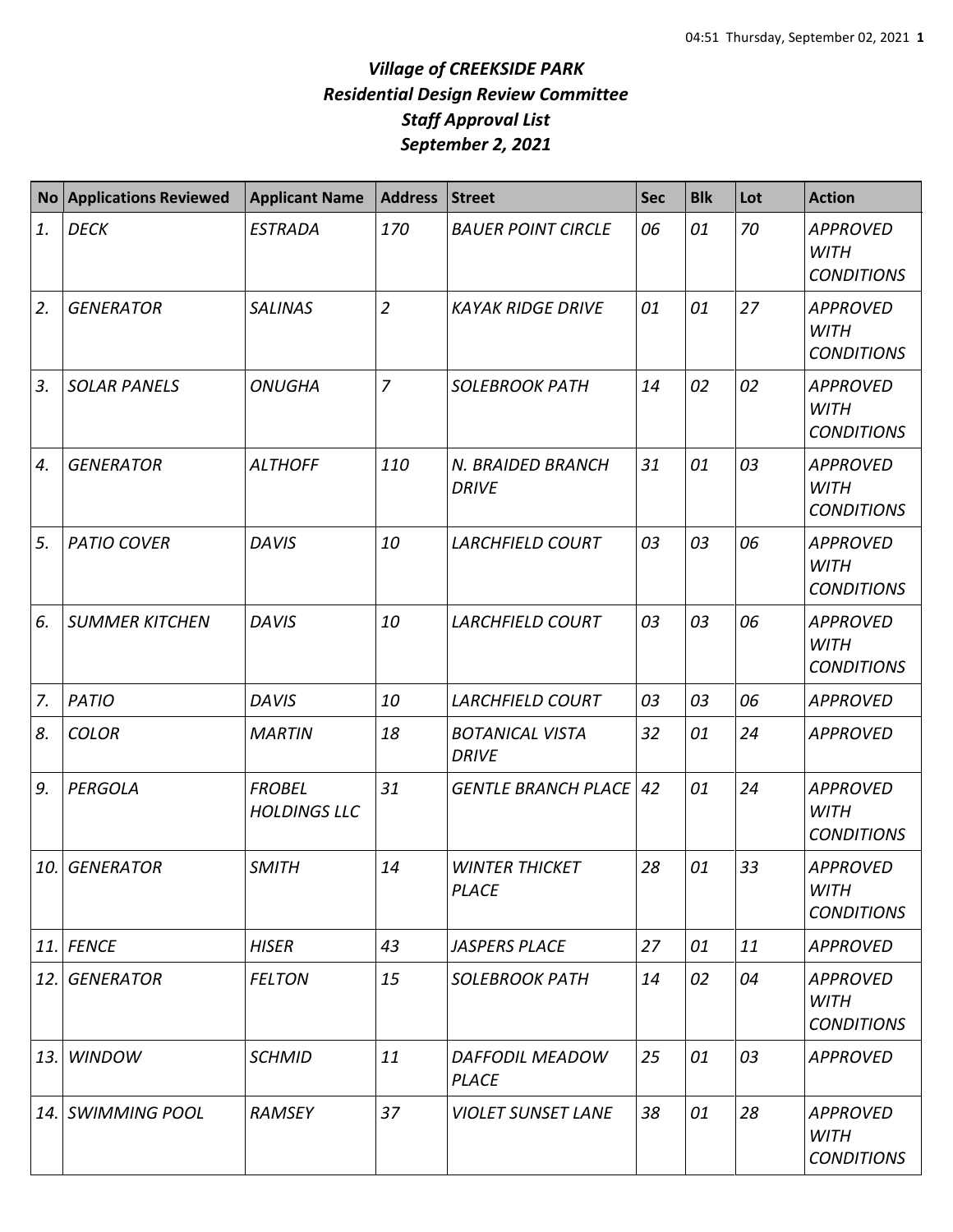| No    | <b>Applications Reviewed</b> | <b>Applicant Name</b>     | <b>Address</b> | <b>Street</b>                         | Sec | <b>Blk</b> | Lot | <b>Action</b>                                       |
|-------|------------------------------|---------------------------|----------------|---------------------------------------|-----|------------|-----|-----------------------------------------------------|
|       | <b>15. SUMMER KITCHEN</b>    | <b>RAMSEY</b>             | 37             | <b>VIOLET SUNSET LANE</b>             | 38  | 01         | 28  | <b>APPROVED</b><br><b>WITH</b><br><b>CONDITIONS</b> |
|       | <b>16. PATIO COVER</b>       | <b>RAMSEY</b>             | 37             | <b>VIOLET SUNSET LANE</b>             | 38  | 01         | 28  | <b>APPROVED</b><br><b>WITH</b><br><b>CONDITIONS</b> |
| 17.   | <b>DETACHED BUILDING</b>     | <b>PETERSON</b>           | 78             | <b>DEER PLAIN DRIVE</b>               | 24  | 01         | 12  | <b>APPROVED</b><br><b>WITH</b><br><b>CONDITIONS</b> |
| 18.   | <b>GENERATOR</b>             | <b>SCHULTZE</b>           | 66             | <b>OVERLAND HEATH</b><br><b>DRIVE</b> | 18  | 03         | 13  | <b>APPROVED</b><br><b>WITH</b><br><b>CONDITIONS</b> |
| 19. l | <b>COLOR</b>                 | <b>VILLASMIL</b>          | 6              | <b>NESTING CRANE</b><br><b>COURT</b>  | 06  | 01         | 36  | <b>APPROVED</b>                                     |
| 20.   | <b>GENERATOR</b>             | <b>GRAY</b>               | 42             | <b>SAGAMORE RIDGE</b><br><b>PLACE</b> | 14  | 01         | 12  | <b>APPROVED</b><br><b>WITH</b><br><b>CONDITIONS</b> |
| 21.   | <b>GENERATOR</b>             | <b>KANE</b>               | 110            | <b>PIONEER CANYON</b><br><b>PLACE</b> | 22  | 02         | 11  | <b>APPROVED</b><br><b>WITH</b><br><b>CONDITIONS</b> |
|       | 22. ROOF                     | <b>BRUNS</b>              | 59             | PLEASANT POINT<br><b>PLACE</b>        | 08  | 01         | 67  | <b>APPROVED</b>                                     |
| 23. l | <b>SOLAR PANELS</b>          | <b>VILLAVICENCIO</b>      | 15             | <b>HEBBURN COURT</b>                  | 03  | 03         | 23  | <b>APROVED</b><br><b>WITH</b><br><b>CONDITIONS</b>  |
|       | 24. PERGOLA                  | <b>LECUMBERRI</b><br>LASA | 46             | E. CRESTA BEND PLACE                  | 18  | 01         | 64  | <b>APPROVED</b><br><b>WITH</b><br><b>CONDITIONS</b> |
|       | 25. SUMMER KITCHEN           | <b>LECUMBERRI</b><br>LASA | 46             | E. CRESTA BEND PLACE                  | 18  | 01         | 64  | <b>APPROVED</b><br><b>WITH</b><br><b>CONDITIONS</b> |
|       | 26. PAVING                   | <b>STANFORD</b>           | 15             | <b>DANBY PLACE</b>                    | 06  | 01         | 18  | <b>APPROVED</b>                                     |
|       | 27. SWIMMING POOL            | <b>HAPANIONEK</b>         | 71             | <b>BIRCH CANOE DRIVE</b>              | 20  | 01         | 06  | <b>APPROVED</b><br><b>WITH</b><br><b>CONDITIONS</b> |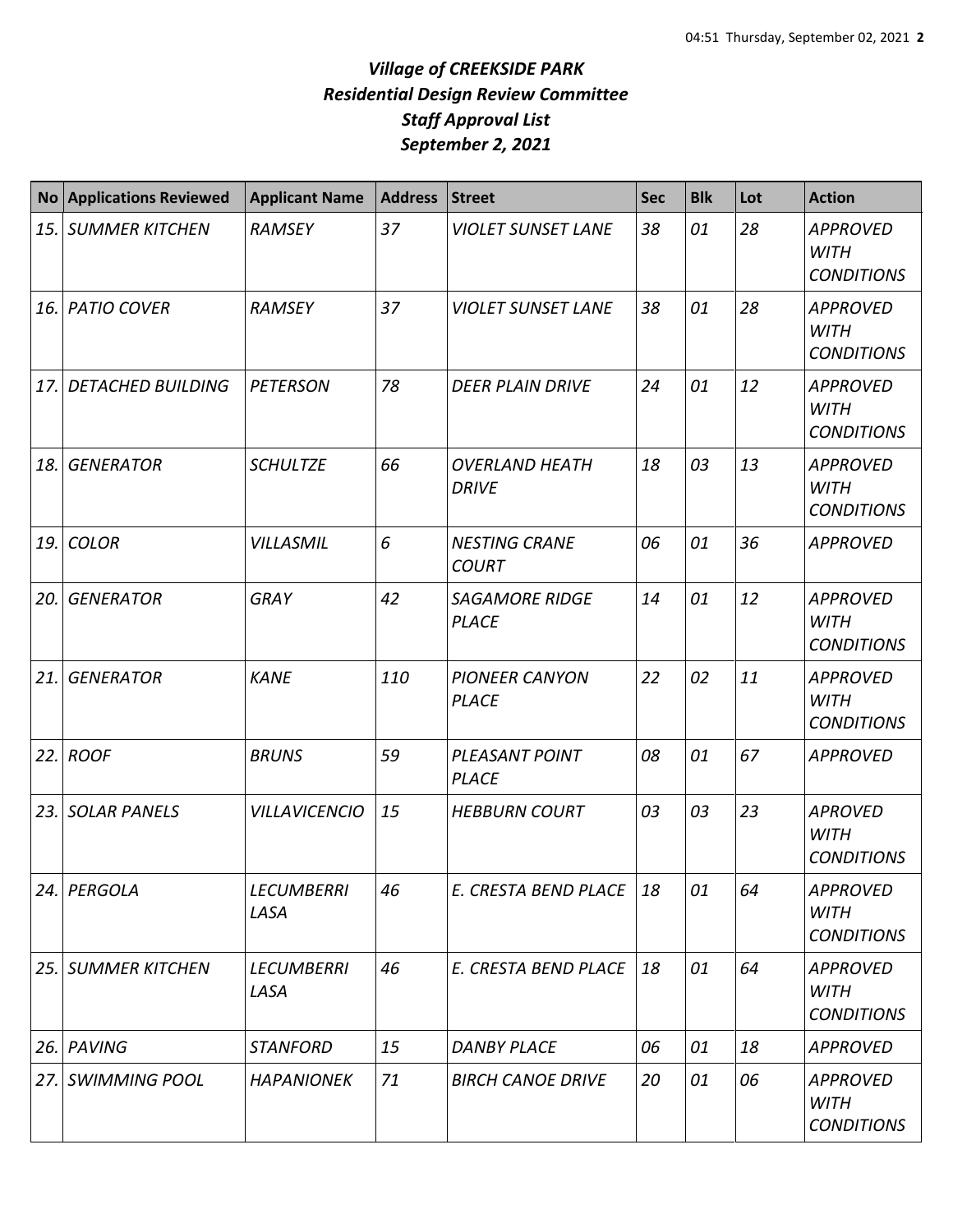| <b>No</b> | <b>Applications Reviewed</b> | <b>Applicant Name</b>             | <b>Address</b> | <b>Street</b>                          | Sec | <b>Blk</b> | Lot | <b>Action</b>                                       |
|-----------|------------------------------|-----------------------------------|----------------|----------------------------------------|-----|------------|-----|-----------------------------------------------------|
|           | 28. PATIO COVER              | <b>HAPANIONEK</b>                 | 71             | <b>BIRCH CANOE DRIVE</b>               | 20  | 01         | 06  | <b>APPROVED</b><br><b>WITH</b><br><b>CONDITIONS</b> |
| 29.       | <b>SWIMMING POOL</b>         | <b>BIDER</b>                      | 30             | <b>CASSENA GROVE PLACE</b>             | 36  | 01         | 35  | <b>APPROVED</b><br><b>WITH</b><br><b>CONDITIONS</b> |
| 30.       | <b>SWIMMING POOL</b>         | LARSON                            | 6              | <b>SHASTA BEND CIRCLE</b>              | 22  | 01         | 30  | <b>APPROVED</b><br><b>WITH</b><br><b>CONDITONS</b>  |
| 31.       | <b>SWIMMING POOL</b>         | KONSTANTINOU                      | 47             | <b>BIRCH CANOE DRIVE</b>               | 21  | 03         | 01  | <b>APPROVED</b><br><b>WITH</b><br><b>CONDITIONS</b> |
|           | 32. PLAY STRUCTURE           | <b>GIDAN ESTATE</b><br><b>LLC</b> | 14             | <b>DAWNING FLOWER</b><br><b>DRIVE</b>  | 40  | 01         | 27  | <b>APPROVED</b>                                     |
|           | 33. PLAY STRUCTURE           | <b>ELLSWORTH</b>                  | $\overline{2}$ | <b>PEERLESS POINT PLACE</b>            | 27  | 01         | 13  | <b>APPROVED</b>                                     |
| 34.       | <b>GENERATOR</b>             | <b>GUAJARDO</b>                   | 75             | W. JAGGED RIDGE<br><b>CIRCLE</b>       | 14  | 08         | 07  | <b>APPROVED</b><br><b>WITH</b><br><b>CONDITIONS</b> |
| 35.       | <b>SUMMER KITCHEN</b>        | PHANG                             | 38             | <b>WOODBOROUGH WAY</b>                 | 34  | 04         | 09  | <b>APPROVED</b><br><b>WITH</b><br><b>CONDITIONS</b> |
| 36.       | <b>SWIMMING POOL</b>         | <b>SHAMENIN</b>                   | 70             | <b>WINTER SUNRISE</b><br><b>CIRCLE</b> | 38  | 02         | 17  | <b>APPROVED</b><br><b>WITH</b><br><b>CONDITIONS</b> |
|           | 37. SWIMMING POOL            | <b>WRIGHT</b>                     | 39             | <b>MOHAWK PATH TRAIL</b>               | 06  | 01         | 02  | <b>APPROVED</b><br><b>WITH</b><br><b>CONDITIONS</b> |
|           | 38. SWIMMING POOL            | <b>BEHLING</b>                    | 163            | <b>ROCKWELL PARK DRIVE 32</b>          |     | 06         | 03  | <b>APPROVED</b><br>WITH<br><b>CONDITIONS</b>        |
| 39.       | <b>GENERATOR</b>             | ALVAREZ                           | 62             | <b>HAMLIN LAKE DRIVE</b>               | 09  | 02         | 06  | <b>APPROVED</b><br><b>WITH</b><br><b>CONDITIONS</b> |
|           | 40. BASKETBALL GOAL          | <b>QURESHI</b>                    | 14             | <b>LEGACY RIDGE DRIVE</b>              | 26  | 01         | 04  | <b>APPROVED</b><br>WITH<br><b>CONDITIONS</b>        |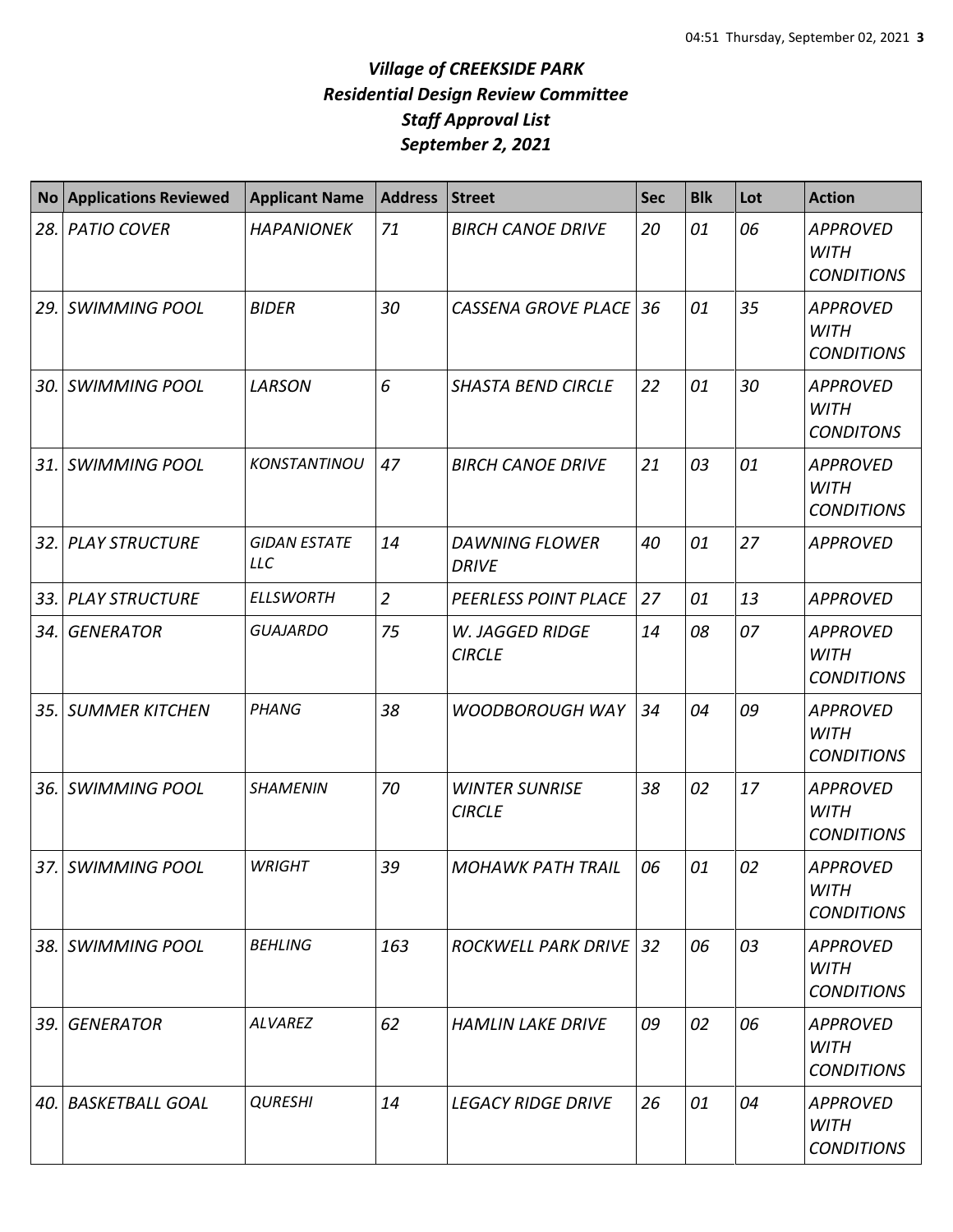| <b>No</b> | <b>Applications Reviewed</b> | <b>Applicant Name</b> | <b>Address</b> | <b>Street</b>                    | <b>Sec</b> | <b>Blk</b> | Lot | <b>Action</b>                                       |
|-----------|------------------------------|-----------------------|----------------|----------------------------------|------------|------------|-----|-----------------------------------------------------|
| 41.       | <b>FENCE</b>                 | <b>MIXON</b>          | 106            | E. CANYON WREN<br><b>CIRCLE</b>  | 13         | 02         | 24  | <b>APPROVED</b><br><b>WITH</b><br><b>CONDITIONS</b> |
| 42.       | <b>ROOF</b>                  | <b>CONROY</b>         | 111            | N. THATCHER BEND CIR             | 34         | 01         | 29  | <b>APPROVED</b>                                     |
| 43.       | <b>COLOR</b>                 | <b>OROZCO</b>         | 6              | PINESTEAD COURT                  | 22         | 02         | 30  | <b>APPROVED</b>                                     |
| 44.       | <b>ROOF</b>                  | YEPEKOV               | $\overline{2}$ | N. ROCKY POINT CIRCLE            | 05         | 01         | 57  | <b>APPROVED</b>                                     |
| 45.       | <b>ROOF</b>                  | <b>HOLUB</b>          | 110            | W. ARBOR CAMP<br><b>CIRCLE</b>   | 04         | 03         | 23  | <b>APPROVED</b>                                     |
| 46.       | <b>SWIMMING POOL</b>         | <b>FRAZIER</b>        | 95             | N. BIMINI TWIST<br><b>CIRCLE</b> | 31         | 02         | 15  | <b>APPROVED</b><br><b>WITH</b><br><b>CONDITIONS</b> |
| 47.       | <b>PUTTING GREEN</b>         | <b>FRAZIER</b>        | 95             | N. BIMINI TWIST<br><b>CIRCLE</b> | 31         | 02         | 15  | <b>APPROVED</b><br><b>WITH</b><br><b>CONDITIONS</b> |
| 48.       | <b>ARTIFICIAL TURF</b>       | <b>FRAZIER</b>        | 95             | N. BIMINI TWIST<br><b>CIRCLE</b> | 31         | 02         | 15  | <b>APPROVED</b><br><b>WITH</b><br><b>CONDITIONS</b> |
| 49.       | <b>PUTTING GREEN</b>         | <b>KOVICH</b>         | 126            | <b>CURRYDALE WAY</b>             | 10         | 02         | 06  | <b>APPROVED</b><br><b>WITH</b><br><b>CONDITIONS</b> |
| 50.       | <b>ROOF</b>                  | <b>TRUJILLO</b>       | 39             | W. CANYON WREN<br><b>CIRCLE</b>  | 13         | 01         | 14  | <b>APPROVED</b>                                     |
| 51.       | <b>SWIMMING POOL</b>         | VILLARREAL            | 87             | <b>HAMLIN LAKE DR</b>            | 09         | 01         | 04  | <b>APPROVED</b><br><b>WITH</b><br><b>CONDITIONS</b> |
| 52.       | PERGOLA                      | VILLARREAL            | 87             | <b>HAMLIN LAKE DR</b>            | 09         | 01         | 04  | <b>APPROVED</b><br><b>WITH</b><br><b>CONDITIONS</b> |
| 53.       | <b>OUTDOOR SHOWER</b>        | <b>GRIFFITH</b>       | $\overline{2}$ | <b>LOG HOUSE CT</b>              | 22         | 01         | 24  | <b>APPROVED</b><br><b>WITH</b><br><b>CONDITIONS</b> |
| 54.       | WALKWAY                      | <b>GRIFFITH</b>       | $\overline{2}$ | <b>LOG HOUSE CT</b>              | 22         | 01         | 24  | <b>APPROVED</b><br><b>WITH</b><br><b>CONDITIONS</b> |